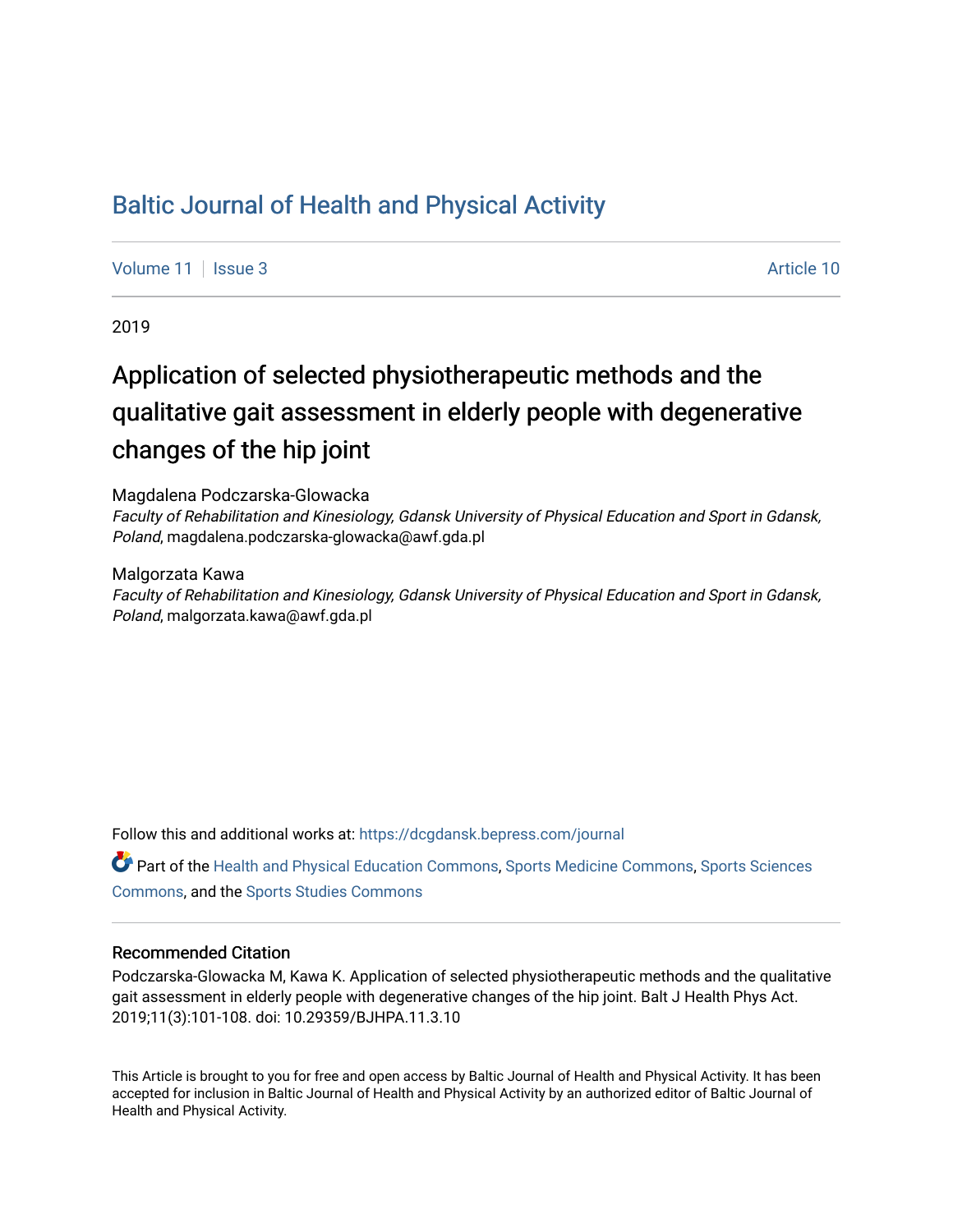# **Application of selected physiotherapeutic methods and the qualitative gait assessment in elderly people with degenerative changes of the hip joint**

#### **Authors' Contribution:**

**A** Study Design

**B** Data Collection

**C** Statistical Analysis

- **D** Data Interpretation
- **E** Manuscript Preparation
- **F** Literature Search **G** Funds Collection
- 

#### **abstract**

**Background:** Coxarthrosis is one of the most serious diseases of the musculoskeletal system due to the incidence, low efficacy of non-invasive treatment, and severe disability due to symptoms. Disturbance in the normal gait pattern resulting from symptoms of this disease may have an influence on its efficiency, on an increase in energy expenditure and on the occurrence of incorrect compensatory reactions. All physiotherapeutic activities that reduce these disorders are a priority. The aim of the study is to evaluate the effectiveness of manual therapy and traditional kinesitherapy for gait in elderly people with degenerative changes in the hip joint.

Gdansk University of Physical Education and Sport in Gdansk, Poland

**Magdalena Podczarska ABCDEF, Małgorzata Kawa ABCDEF**

Faculty of Rehabilitation and Kinesiology,

- **Material and methods:** Three groups of 30 people each were formed based on selection and exclusion criteria. One group was subjected to manual therapy, the second one to traditional kinesitherapy, while the third, control, group consisted of patients who deliberately and voluntarily did not use physiotherapy. The tests were carried out twice before the beginning of the treatment exercise program and after completing it. The IOWA scale was used to assess gait. A walking test to cover the longest possible distance without feeling discomfort was also used.
	- **Results:** The results of the analysis showed a significant increase in the variable "Walking" on the IOWA Scale after completing the therapy compared to the pre-therapy status in the group in which manual therapy was used ( $p = 0.0000$ ). Significant changes were not recorded within the group in which traditional kinesitherapy ( $p = 0.9999$ ) was applied nor within the control group.
	- **Conclusions:** Out of both therapeutic procedures, only manual therapy had a positive effect on the quality of gait and the distance covered by patients with degenerative changes in the hip joint.
		- **Key words:** post-isometric muscle relaxation, degenerative changes, hip joint, manual therapy, gait.

#### **article details**

|                             | Article statistics: Word count: 2,438; Tables: 3; Figures: 0; References: 37                                                                                                                                                                                                                                                                                                                                                                                                                                                                                                                                                                                                                                                                                                                                                                                  |
|-----------------------------|---------------------------------------------------------------------------------------------------------------------------------------------------------------------------------------------------------------------------------------------------------------------------------------------------------------------------------------------------------------------------------------------------------------------------------------------------------------------------------------------------------------------------------------------------------------------------------------------------------------------------------------------------------------------------------------------------------------------------------------------------------------------------------------------------------------------------------------------------------------|
|                             | Received: July 2019; Accepted: September 2019; Published: September 2019                                                                                                                                                                                                                                                                                                                                                                                                                                                                                                                                                                                                                                                                                                                                                                                      |
|                             | <b>Full-text PDF:</b> http://www.balticsportscience.com                                                                                                                                                                                                                                                                                                                                                                                                                                                                                                                                                                                                                                                                                                                                                                                                       |
| Copyright                   | © Gdansk University of Physical Education and Sport, Poland                                                                                                                                                                                                                                                                                                                                                                                                                                                                                                                                                                                                                                                                                                                                                                                                   |
| Indexation:                 | Celdes, Clarivate Analytics Emerging Sources Citation Index (ESCI), CNKI Scholar (China National Knowledge<br>Infrastructure), CNPIEC, De Gruyter - IBR (International Bibliography of Reviews of Scholarly Literature in<br>the Humanities and Social Sciences), De Gruyter - IBZ (International Bibliography of Periodical Literature<br>in the Humanities and Social Sciences), DOAJ, EBSCO - Central & Eastern European Academic Source, EBSCO<br>- SPORTDiscus, EBSCO Discovery Service, Google Scholar, Index Copernicus, J-Gate, Naviga (Softweco, Primo<br>Central (ExLibris), ProQuest - Family Health, ProQuest - Health & Medical Complete, ProQuest - Illustrata: Health<br>Sciences, ProQuest - Nursing & Allied Health Source, Summon (Serials Solutions/ProQuest, TDOne (TDNet), Ulrich's<br>Periodicals Directory/ulrichsweb, WorldCat (OCLC) |
| <b>Funding:</b>             | This research received no specific grant from any funding agency in the public, commercial, or not-for-profit sectors.                                                                                                                                                                                                                                                                                                                                                                                                                                                                                                                                                                                                                                                                                                                                        |
|                             | <b>Conflict of interests:</b> Authors have declared that no competing interest exists.                                                                                                                                                                                                                                                                                                                                                                                                                                                                                                                                                                                                                                                                                                                                                                        |
| Corresponding author:       | Corresponding author: Dr Magdalena Podczarska-Głowacka, Gdansk University of Physical Education and Sport, ul.<br>Kazimierza Górskiego 1, 80-336 Gdansk, Poland, e- mail: magdalena.podczarska-glowacka@awf.gda.pl                                                                                                                                                                                                                                                                                                                                                                                                                                                                                                                                                                                                                                            |
| <b>Open Access License:</b> | This is an open access article distributed under the terms of the Creative Commons Attribution-Non-commercial 4.0<br>International (http://creativecommons.org/licenses/by-nc/4.0/), which permits use, distribution, and reproduction in any<br>medium, provided the original work is properly cited, the use is non-commercial and is otherwise in compliance with the<br>license.                                                                                                                                                                                                                                                                                                                                                                                                                                                                          |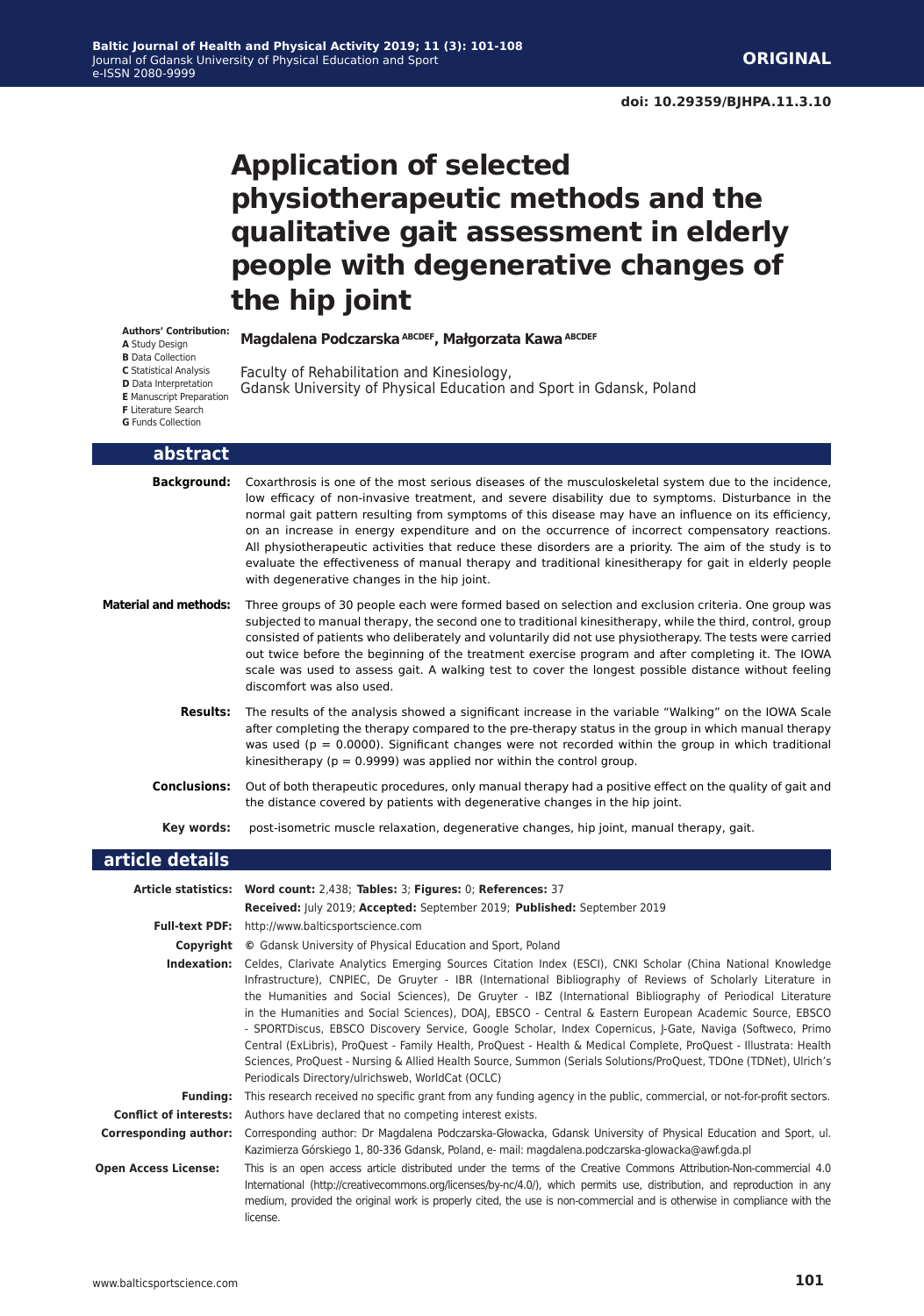## **introduction**

Osteoarthritis (OA), including hip osteoarthritis, is among the most common diseases of the old age; it affects 50% of the population aged over 65 years [1]. Coxarthrosis is one of the most severe musculoskeletal disorders due to its incidence, low efficacy of non-invasive treatment, as well as severe disability due to the existing symptoms [2, 3]. The World Health Organization included osteoarthritis among lifestyle diseases [4]. The hip joint is subject to the degenerative process more often than other joints, which is associated with the occurrence of high static and dynamic loads on its individual elements [5, 6]. Progressive changes in osteo- and arthrokinematics of the joint show some general trends along with age and the escalation of degenerative changes [7, 8]. Muscle weakness and accompanying pain reduce mobility in terms of internal rotation, abduction and extension. As a consequence, locomotion deteriorates, gait becomes limp, energy expenditure increases, and incorrect compensatory reactions occur. This limits the possibilities of performing professional work, which, in turn, reduces the quality of life of people suffering from hip osteoarthritis [2, 8, 9].

All physiotherapeutic activities that reduce the occurrence of these disorders are a priority. In the case of degenerative changes, a physiotherapeutic procedure is a complex and comprehensive treatment. This may result from the duration of the disease process, but also from the lack of therapeutic patterns in dealing with a patient as well as from negligence in prophylaxis [10]. The ailments and co-morbidities accompanying the development of the disease deepen functional limitations, thus increasing the disability. To some extent, their consequences can be minimized by involving seniors in an individually selected therapeutic program that would allow them to function independently as long as possible [10–12]. In geriatrics, non-pharmacological methods are noteworthy, due to the low risk of their adverse effects [13]. These include kinesitherapy, physical therapy, soft tissue techniques as well as educating the patient and his family and selecting appropriate rehabilitation supplies to facilitate self-service [14, 15]. Many studies emphasize the special importance of kinesitherapy as a very effective and inexpensive form of non-invasive therapy in overcoming pain and improving mobility and, as a consequence, improving functional activity in hip osteoarthritis [16, 17]. Therefore, appropriately selected joint mobilization and manipulation, therapeutic exercises, including the passive ones, focused on increasing the range of motion in the joint are considered to be optimal actions. Comprehensive treatment includes the use of appropriately selected muscle energy techniques, including post-isometric relaxation of muscles (PIR) in order to restore the correct length and elasticity of muscle fibres, and thus possibly to restore the correct range of motion in the hip joint, and hence the correct movement pattern [18, 19].

Many scientific studies have proved that properly selected therapeutic exercises and manipulations and mobilisations can reverse the decreasing trend in joint mobility. In addition, a combination of the above techniques with stretching may result in an improvement in joint dysfunctions in patients with hip osteoarthritis [18, 20, 21].

The aim of this study is to evaluate the effectiveness of manual therapy and traditional kinesitherapy for gait in elderly people with degenerative changes in the hip joint.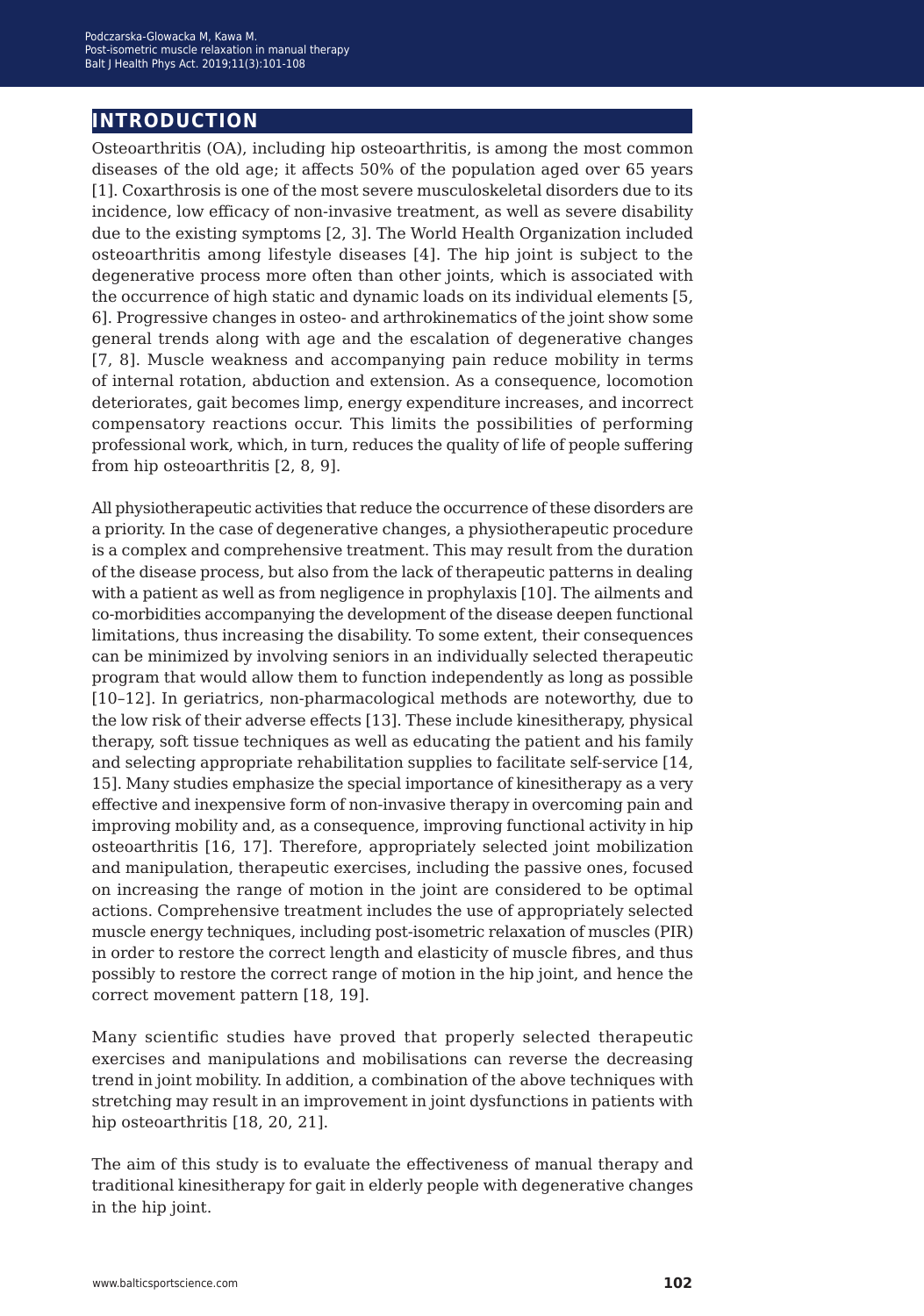## **material and methods**

The study was conducted at the Nadmorskie Centrum Medyczne [Seaside Medical Centre] in Gdańsk and at Gdansk University of Physical Education and Sport. A total of 90 seniors were examined, including 20 men and 70 women with clinically and radiologically diagnosed hip osteoarthritis. At the start of observation, the mean age of all subjects involved in the therapeutic program was 67 years, with standard deviation of 9.95 (Table 1). Patients were selected in a purposeful manner, according to specific criteria. The inclusion criteria for the scientific experience were: clinically and radiologically diagnosed osteoarthritis of the hip joint(s), morning stiffness, consent to participate in the study, and in case of pharmacological treatment, a constant dose of medication throughout the experiment. The exclusion criteria for the scientific experience were: patients after hip replacement, intra-articular or other systemic administration of steroids in the previous month.

|                          |    | Sex | Age |                   |
|--------------------------|----|-----|-----|-------------------|
| Group                    | n  | M   |     | $mean \pm SD$     |
| Group I                  | 30 |     | 23  | $66.17 \pm 10.36$ |
| Group II                 | 30 | 3   | 27  | $68.87 \pm 10.45$ |
| Group III                | 30 | 10  | 20  | $66.00 \pm 9.10$  |
| Total number of patients | 90 | 20  | 70  | $67.00 \pm 9.95$  |

Table 1. The characteristics of the study groups

The therapy was conducted in an outpatient clinic, from Monday to Friday, once a day, for a period of 4 weeks (i.e. 20 treatment sessions), and the duration of each treatment session for the groups was about 30 minutes. The study program was based on the decision of the Bioethics Committee at the Regional Medical Chamber in Gdańsk.

Patients in Group I were subject to individual manual therapy, i.e. post-isometric relaxation of muscles, and patients in Group II independently performed active non-weight bearing exercises with pulleys. Group III was a control group. The IOWA scale was used in the study. The walking test to cover the longest distance without feeling discomfort was also applied.

In order to improve the gait quality, the therapeutic procedure used postisometric relaxation of muscles (PIR): flexors, extensors, abductors, adductors, internal and external rotators of the hip. The therapy of the abovementioned muscles was conducted individually. The post-isometric relaxation of muscles (PIR) was performed cyclically, where one cycle consisted of three phases. During the first phase, the muscles were stretched until feeling light pain or until feeling slight stretching in the exercised group of muscles or muscle. The second phase consisted of flexing the muscle isometrically for 8–10 seconds, follows by the third phase. During the third phase, there was complete muscle relaxation of the muscle with re-stretching of the exercised muscle group. The whole cycle was repeated 3 to 5 times. One treatment session lasted about 30 minutes. The procedures of active non-weight bearing exercises in Group II were performed according to the classic Rocher's methodology. The limb, suspended in a Universal Exercise Unit, performed movements in two planes: the sagittal and the frontal ones. Group III was a control group. The control group consisted of patients who consciously and voluntarily did not use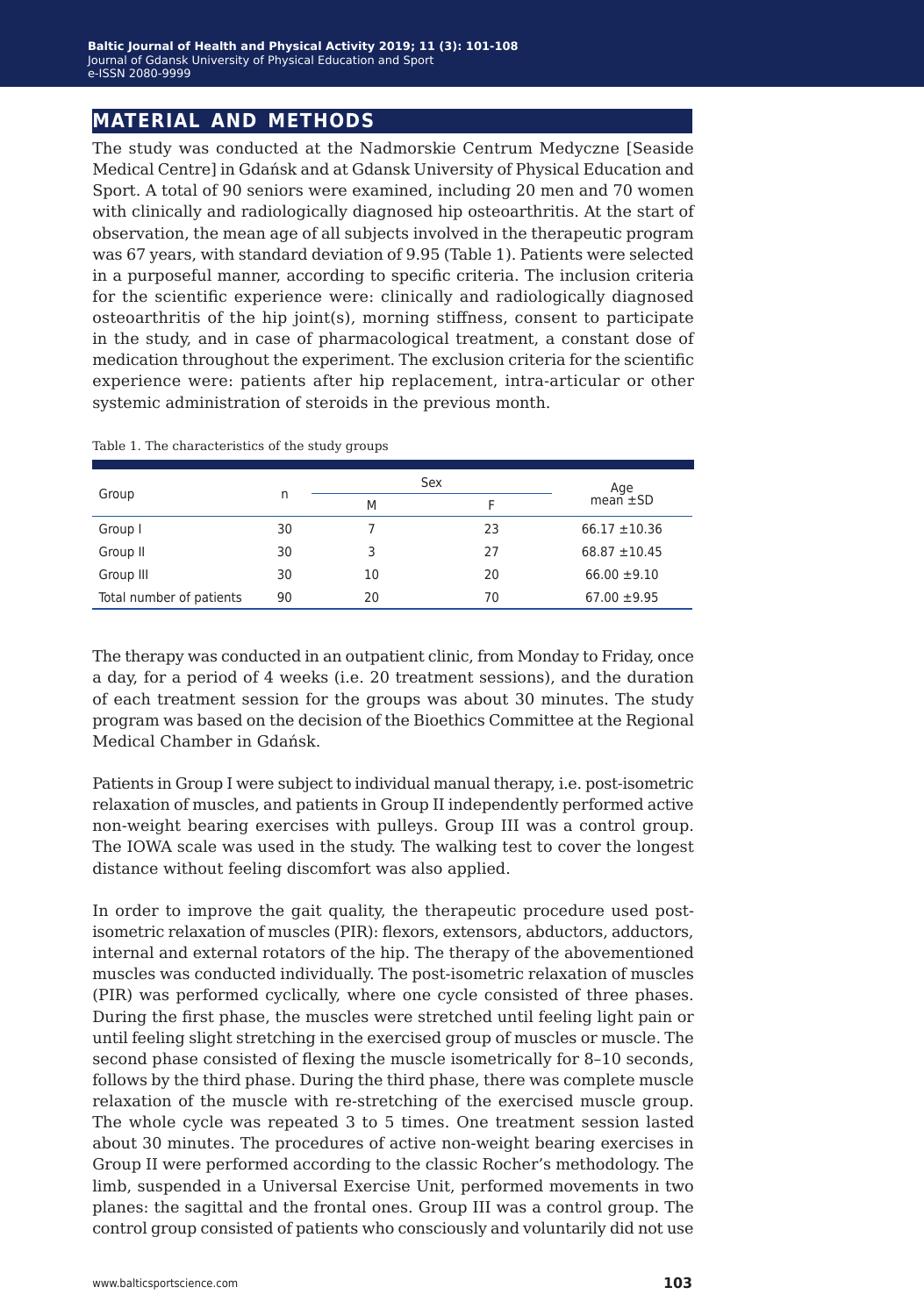rehabilitation, despite physiotherapy being prescribed by a doctor specialising in medical rehabilitation. This usually resulted from a lack of time or faith in the success of the therapy.

The study was conducted twice, before and after the program of therapeutic exercises. The patient's gait was assessed according to the IOWA scale. The maximum number of points obtained by the patient was 10. The maximum number of points was given to the patient who walked without limping and without support. 8 points were given to a person who did not limp while walking with a stick or when limping was caused by weakened muscular strength of the hip abductors or when limping was caused by a shorter leg. If the subject needed two sticks to move, he/she received 6 points, and if two crutches – 4 points. In case of being unable to move, the patient obtained 0 points. Before and after the experiment the subjects performed a fitness test of covering the distance, i.e. walking as long as possible (the distance measured as a multiple of 400 meters), without an accompanying feeling of discomfort. The distance was divided into sections of 400 m, 800 m, 1600 m, and 3200 m. After each section, the patient decided himself whether to cover the next section of the distance. The test was discontinued when the patient reported pain, fatigue, weakness, or inability to walk further. The study took place on a pedestrian path, under control of a physiotherapist. During the test, patients were supposed to cover the distance at their own pace, freely, and without haste. Time was not measured during the test; only the distance that the patient could cover without any discomfort was checked. If normally the subjects needed aids to walk comfortably (e.g. crutches), they used them during the test.

The test results were statistically processed with a use of the Statistica package ver. 10.0. The ANOVA analysis of variance tool, with the repeated measurements system, was used to verify the significance of differences between the groups in which different types of treatments were applied. Statistical significance was set at p < 0.05. Due to the ordinal nature of the variable "distance covered", the  $\chi^2$  test was applied to analyse the significance of differences between the groups.

## **results**

The results of the analysis showed a significant increase in the value of the variable "Walking" on the IOWA scale after the therapy compared to the state before it in the group in which post-isometric relaxation of muscles was applied  $(p = 0.0000)$ . No significant changes were noted in the group in which traditional kinesitherapy was used ( $p = 0.9999$ ) or within the control group. A comparison of the results after applying the therapy showed significantly higher values of the variable "Walking" on the IOWA scale in the manual therapy group than in the group of traditional kinesitherapy ( $p = 0.0001$ ). There were no significant differences between the values of the variable "Walking" on the IOWA scale in the traditional kinesitherapy group compared to the control group  $(p = 0.9284)$ , and there were significantly higher values of this variable in the manual therapy group than in the control group ( $p = 0.0001$ ). The obtained effect confirms the Authors' assumptions about higher effectiveness of post-isometric relaxation of muscle on the gait quality of the examined elderly persons with degenerative changes of the hip joint (Table 2).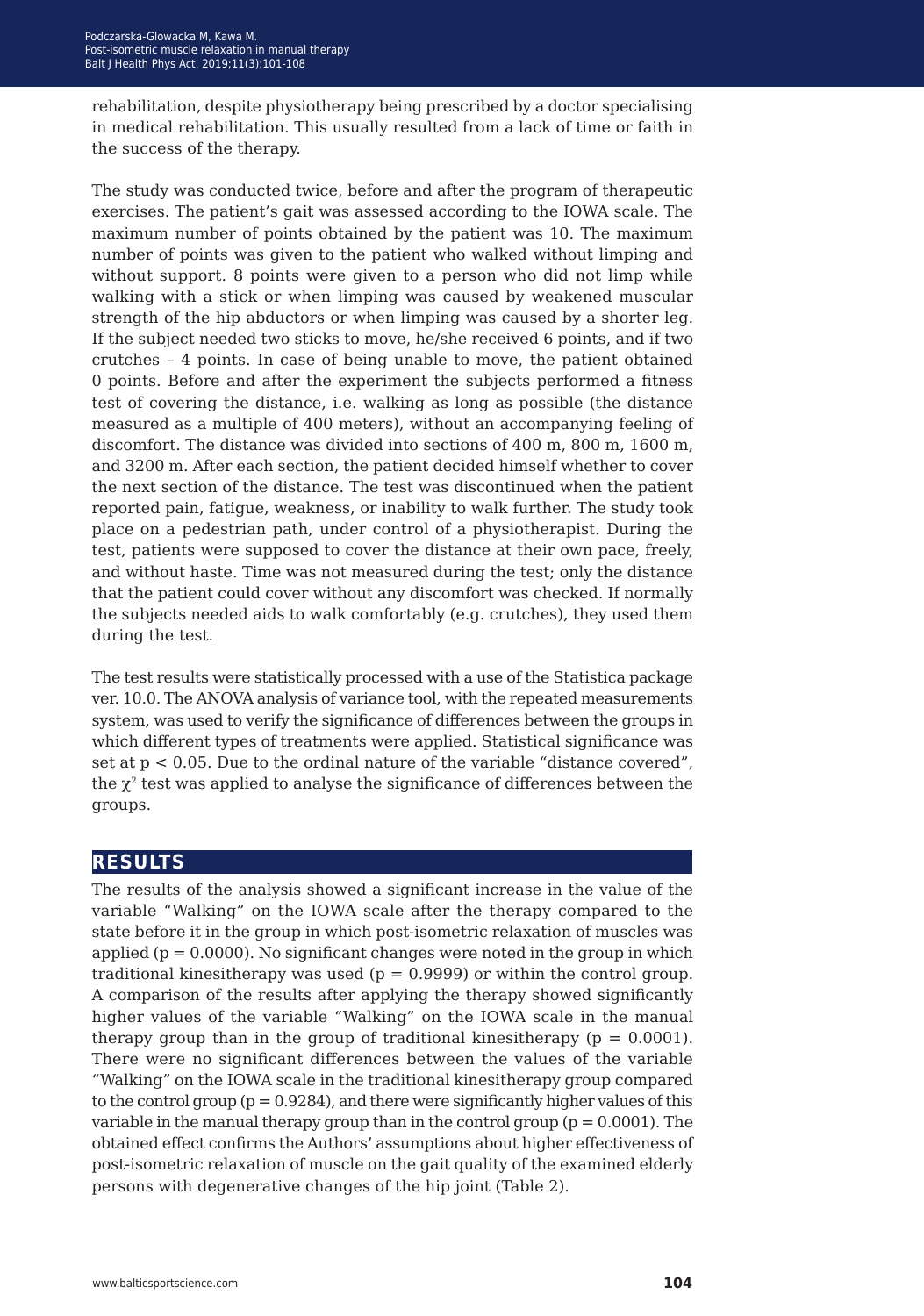#### Baltic Journal of Health and Physical Activity 2019; 11 (3): 101-108 Journal of Gdansk University of Physical Education and Sport e-ISSN 2080-9999 **e-ISSN** 2080-9999

#### Table 2. Gait according to the Iowa scale before and after the therapy in Group I, II and III

| Group     | Variable                  | <b>Pre</b><br>treatment<br>Mean $\pm$ SD | Post<br>treatment<br>Mean $\pm$ SD | P-value | Significance |
|-----------|---------------------------|------------------------------------------|------------------------------------|---------|--------------|
| Group I   | Manual therapy            | $8.60 \pm 2.0$                           | $9.13 \pm 2.1$                     | 0.00001 | S            |
| Group II  | Traditional kinesitherapy | $8.40 \pm 1.5$                           | $8.40 \pm 1.5$                     | 0.9999  | ΝS           |
| Group III | Control group             | $8.60 \pm 1.8$                           | $8.60 \pm 1.8$                     | 0.9999  | ΝS           |

 $P-value = Probability$ ,  $S = Similarance$ ,  $NS = Non$  significance

The analysis showed correlations between the type of the applied therapy and the degree of improvement in the covered distance ( $\gamma$ 2 = 35.61, p = 0.0000). In the manual therapy group, improvement occurred for more than 8 out of 10 respondents, while in the other groups this indicator was significantly lower: on average, improvement was noted in 3 out of 10 people in the traditional kinesitherapy group and in 1 in 10 people in the control group. Due to the fact that for the majority of respondents (over 90% of the total number of subjects) either there was no improvement in the covered distance or there was an improvement of exactly 800 meters, the analysis was carried out using the χ2 test for a categorised variable with two variants: no improvement in the result and an improvement in the result of 800 m and more (Table 3).

Table 3. The change in the value of the covered distance in comparison to the state before the therapy in the categories of the studied groups

| Group                     | Covered distance - no<br>improvement in the<br>result | Covered distance - an<br>improvement in the<br>result of 800 m and<br>more | Total |
|---------------------------|-------------------------------------------------------|----------------------------------------------------------------------------|-------|
| Manual therapy            | 5                                                     | 25                                                                         | 30    |
| % of the whole group      | 16.67%                                                | 83.33%                                                                     | 100%  |
| Traditional kinesitherapy | 21                                                    | 9                                                                          | 30    |
| % of the whole group      | 70.00%                                                | 30.00%                                                                     | 100%  |
| Control group             | 27                                                    | 3                                                                          | 30    |
| % of the whole group      | 90.00%                                                | 10.00%                                                                     | 100%  |
| Total                     | 53                                                    | 37                                                                         | 90    |

### **discussion**

A review of the literature indicates the key role of rehabilitation in the therapy of people with hip osteoarthritis [14]. The degenerative process is a complex process that slowly leads to a loss of structural and dynamic efficiency of the joint. These factors translate into the general health status by limiting the patient's physical activity, fitness and a possibility of independent functioning [22–25].

Progressive changes in osteo- and arthrokinematics of the joint show some general trends along with age and the intensification of degenerative changes, including, for example, a gradual decrease in the range of motion (ROM) of the thigh relative to the pelvic bone, and as a consequence, a reduced functional status of the senior [7]. Such limitations concerned all subjects in this experiment. These observations are consistent with study results of other authors [26–30]. Attention is also drawn to the constant necessity to look for an appropriate therapeutic program tailored to the patient's individual needs. Mc Nair et al. [11] suggest further search for advanced and effective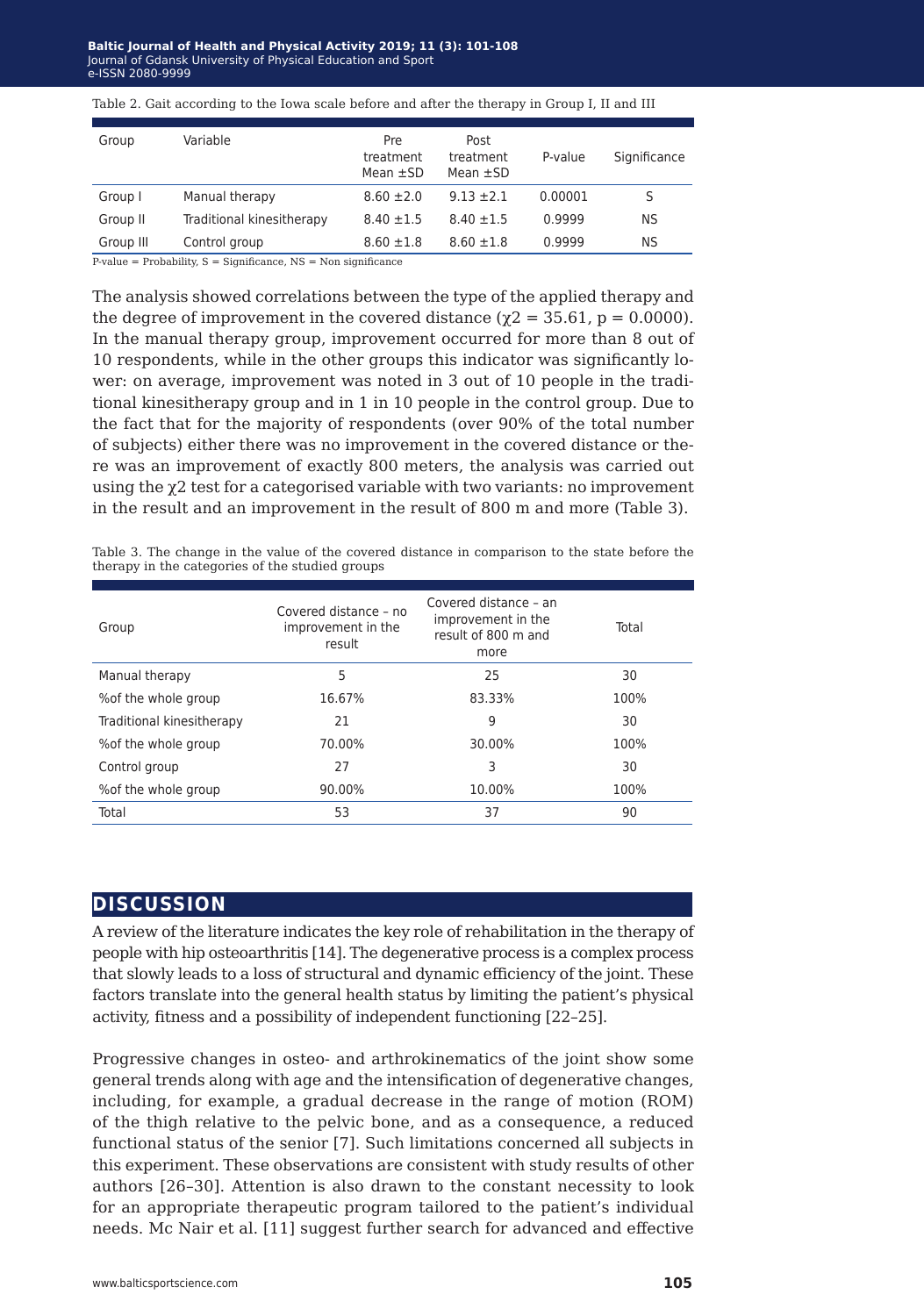rehabilitation programs for patients with diagnosed degenerative changes of the hip joint. In the opinions of the authors of this study, this is also particularly important in the context of the latest scientific reports [31– 33]. The analysed results of our own research of the gait and the walking distance showed significant improvement after application of post-isometric relaxation of muscles in degenerative changes of the hip. The effectiveness of manual therapy techniques is also confirmed by other authors, including Hoeksma et al. [18], who, by comparing the effectiveness of manual therapy techniques with traditional active exercises, indicated greater effectiveness in improving the hip joint mobility, and thus improving the seniors' functional status. Researchers from Norway [34] conducted a physical endurance test in the form of a 6-minute test for patients with degenerative changes of the hip. The study was conducted twice, i.e. before the therapeutic program and after 6 months of observation. The obtained results showed that the 12-week therapy improved the patient's walking result by 83 meters. Stratford et al. [35] conducted four fitness tests in their study: test of walking at one's own pace, stair test, "Up and Go" test and a 6-minute test. They checked to what extent the examined variables of pain and functioning accurately reflected the actual status as described in a self-assessment questionnaire. Preliminary analysis yielded results consistent with the study assumptions. The authors believe that the use of the above-mentioned tests can provide the patient and researchers with a clear description of the intensity of pain, joint mobility and functioning that will complete the information from the questionnaire.

A review of the literature on non-invasive treatment of degenerative changes of the hip allows drawing conclusions that there is still room for research on the effectiveness of physiotherapeutic procedures aimed at improving the quality of provided medical services, hence, along the cognitive value, this study also has a practical implication [20,36,37]. Simultaneously, the study authors assert that the effectiveness of the therapy must be verified by a multi-centre, longterm and large-sample research.

### **conclusions**

- 1. Out of the two therapeutic procedures, only manual therapy positively affected the quality of gait in patients with degenerative changes of the hip joint.
- 2. The results of the distance covered by subjects from the manual therapy group more often significantly improved than the results of subjects from the other groups.

## **references**

- [1] McKenzie S, Torkington A. Osteoarthritis-management options in general practice. Aust Fam Physician. 2010;39(9):622-625.
- [2] American College of Rheumatology Subcommittee on Osteoarthritis Guidelines. Recommendations for the medical management of osteoarthritis of the hip and knee: 2000 update. Arthritis Rheumatism. 2000;43(9):1905-1915. [https://doi.org/10.1002/1529-0131\(200009\)43:9<1905::AID-ANR1>3.0.CO;2-P](https://doi.org/10.1002/1529-0131(200009)43:9<1905::AID-ANR1>3.0.CO;2-P)
- [3] Abbott JH, Robertson MC, McKenzie JE, Baxter GD, Theis JC, Campbell AJ. Exercise therapy, manual therapy, or both, for osteoarthritis of the hip or knee: a factorial randomized controlled trial protocol. Trials. 2009;10:11. <https://doi.org/10.1186/1745-6215-10-11>
- [4] Czyżewska A, Glinkowski W, Walesiak K, Krawczak K, Cabaj D, Górecki A. Effects of preoperative physiotherapy in hip osteoarthritis patients awaiting total hip replacement. Arch Med Sci. 2014;10(5):985-991. <https://doi.org/10.5114/aoms.2014.46218>
- [5] Hunter DJ, Arden N, Conaghan PG, et al. Definition of osteoarthritis on MRI: Results of a Delphi exercise. Osteoarthritis Cartilage. 2011;19(8):963-969. <https://doi.org/10.1016/j.joca.2011.04.017>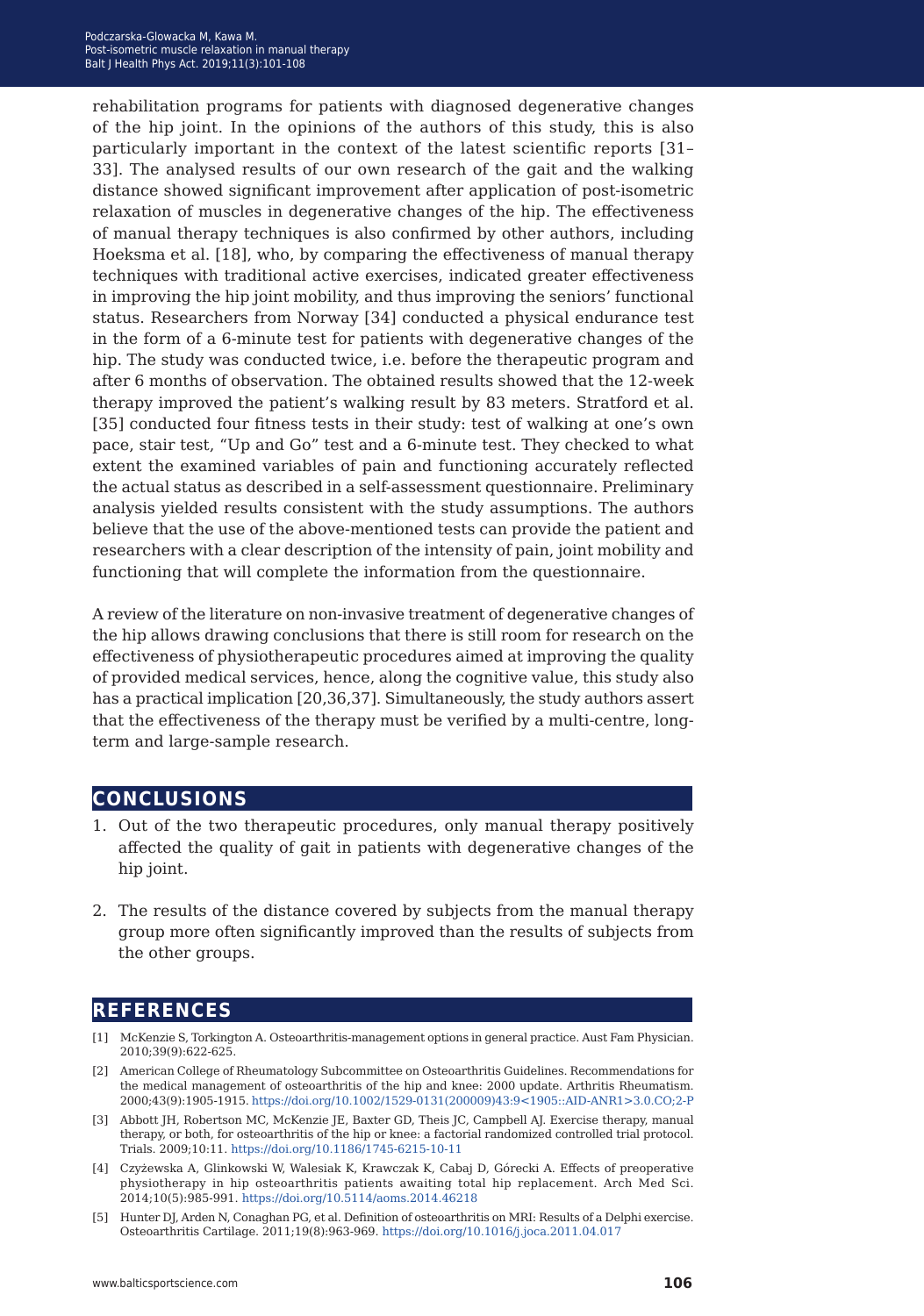- [6] Superio-Cabuslay E, Ward MM, Lorig KR. Patient education interventions in osteoarthritis and rheumatoid arthritis: a meta-analytic comparison with nonsteroidal anti-inflammatory drug treatment. Arthritis Care Res. 1996;9:292-301. [https://doi.org/10.1002/1529-0131\(199608\)9:4<292::AID-ANR1790090414>3.0.CO;2-4](https://doi.org/10.1002/1529-0131(199608)9:4<292::AID-ANR1790090414>3.0.CO;2-4)
- [7] Nonaka H, Mita K, Watakabe M, Akataki K, Suzuki N, Okuwa T, et al. Age-related changes in the interactive mobility of the hip and knee joints: A geometrical analysis. Gait Posture. 2002;15(3):236-243. [https://doi.org/10.1016/S0966-6362\(01\)00191-6](https://doi.org/10.1016/S0966-6362(01)00191-6)
- [8] Kerrigan DC, Lee LW, Collins JJ, Riley PO, Lipsitz LA. Reduced hip extension during walking: healthy elderly and fallers versus young adults. Arch Phys Med Rehabil. 2001; 82(1): 26-30.
- [9] Angst F, Aeschlimann A, Steiner W, Stucki G. Responsiveness of the WOMAC osteoarthritis index as compared with the SF-36 in patients with osteoarthritis of the leg undergoing a comprehensive rehabilitation intervention. Ann Rheum Dis. 2001;60(9):834-840. [https://doi.org/10.1053/](https://doi.org/10.1053/apmr.2001.18584) [apmr.2001.18584](https://doi.org/10.1053/apmr.2001.18584)
- [10] Bello A, Ababio E, Atwi-Baffoe S, Seidu MA, Adjei DN. Pain, range of motion and activity level as correlates of dynamic balance among elderly people with musculoskeletal disorder. Ghana Med J. 2014;48(4):214-218. <https://doi.org/10.4314/gmj.v48i4.8>
- [11] McNair PJ, Simmonds MA, Boocock MG, Larmer PJ. Exercise therapy for the management of osteoarthritis of the hip joint: a systematic review. Arthritis Res Ther. 2009;11:R98-106. [https://doi.](https://doi.org/10.1186/ar2743) [org/10.1186/ar2743](https://doi.org/10.1186/ar2743)
- [12] Wright AA, Abbott JH, Baxter D, Cook C. The ability of a sustained within-session finding of pain reduction traction to dictate improved outcomes from a manual therapy approach on patients with osteoarthritis of the hip. J Manual Manipulat Ther. 2010;18(3):166-172. [https://doi.](https://doi.org/10.1179/106698110X12640740712536) [org/10.1179/106698110X12640740712536](https://doi.org/10.1179/106698110X12640740712536)
- [13] Zhang W, Nuki G, Moskowitz RW, et al. OARSI recommendations for the management of hip and knee osteoarthritis, III: changes in evidence following systematic cumulative update of research published through January 2009. Osteoarthritis Cartilage. 2010;18(4):476-499. [https://doi.org/10.1016/j.](https://doi.org/10.1016/j.joca.2010.01.013) [joca.2010.01.013](https://doi.org/10.1016/j.joca.2010.01.013)
- [14] Fernandes L, Hagen K, Bijlsma J, et al. EULAR recommendations for the non-pharmacological core management of hip and knee osteoarthritis. Ann Rheum Dis. 2013;72(7):1125-1135.
- [15] Tak E, Staats P, Van Hespen A, Hopman-Rock M. The effects of an exercise program for older adults with osteoarthritis of the hip. J Rheumatol. 2005;32(6):1106-1113.
- [16] Van Es PP, Luijsterburg PA, Dekker J, et al. Cost-effectiveness of exercise therapy versus general practitioner care for osteoarthritis of the hip: design of a randomized clinical trial. BMC Musculoskeletal Disord. 2011;12:232-238. <https://doi.org/10.1186/1471-2474-12-232>
- [17] Puett DW, Griffin MR. Published trials of nonmedicinal, noninvasive therapies for hip and knee osteoarthritis. Ann Intern Med. 1994;121(2):133-140. [https://doi.org/10.7326/0003-4819-121-2-](https://doi.org/10.7326/0003-4819-121-2-199407150-00010) [199407150-00010](https://doi.org/10.7326/0003-4819-121-2-199407150-00010)
- [18] Hoeksma HL, Dekker J, Ronday HK, et al. Comparison of manual therapy and exercise therapy in osteoarthritis of the hip: a randomized clinical trial. Arthritis Rheum. 2004;51(5):722-729. [https://](https://doi.org/10.1002/art.20685) [doi.org/10.1002/art.20685](https://doi.org/10.1002/art.20685)
- [19] Pua YH, Wrigley TV, Cowan SM, Bennell KL. Hip flexion range of motion and physical function in hip osteoarthritis: mediating effects of hip extensor strength and pain. Arthritis Rheumatism. 2009;61(5):633-640. <https://doi.org/10.1002/art.24509>
- [20] French HP, Cusack T, Brennan A, et al. Exercise and manual physiotherapy arthritis research trial (EMPART): a multicentre randomized controlled trial. BMC Musculoskeletal Disord. 2009;10:9. <https://doi.org/10.1186/1471-2474-10-9>
- [21] Licciardone JC, Stoll ST, Cardarelli KM, Gamber RG, Swift JN Jr, Winn WB. A randomized controlled trial of osteopathic manipulative treatment following knee of hip arthroplasty. J Amn Osteopat Assoc. 2004;104(5):193-202.
- [22] Lee D. Obręcz biodrowa. Badanie i leczenie okolicy lędźwiowo-miedniczno-biodrowej [The pelvis. Examination and treatment of the lumbar-pelvic-iliac region]. Warszawa: DB Publishing; 2001. Polish.
- [23] McKenzie S, Torkington A. Osteoarthritis-management options in general practice. Aust Fam Physician. 2010;39(9):622-625.
- [24] Nestorova R, Vlad V, Petronova T, et al. Ultrasonography of the hip. Med Ultrason. 2012;14(3):217-224.
- [25] Sinusas K. Osteoarthritis: diagnosis and treatment. Am Fam Physician. 2012;85(1):49-56.
- [26] Holla JF, Steultjens MP, van der Leeden M, et al. Determinants of range of joint motion in patients with early symptomatic osteoarthritis of the hip and/or knee: an exploratory study in the CHECK cohort. Osteoarthritis Cartilage. 2011;19(4):411-419. <https://doi.org/10.1016/j.joca.2011.01.013>
- [27] Podczarska-Głowacka M, Łysak A. Use of combined therapy (TENS+UD) and postisometric relaxation (PIR) of muscles in seniors with degenerative disease of the hip joint. J Pre Clin Clin Res. 2016;10(2):95–99. <https://doi.org/10.5604/18982395.1227564>
- [28] Iversen MD. Managing hip and knee osteoarthritis with exercise: What is the best prescription? Therap Adv Musculoskel Dis. 2010;2(5):279-290. <https://doi.org/10.1177/1759720X10378374>
- [29] Hoeksma HL, Van Den Ende CH, Ronday HK, Heering A, Breedveld FC. Comparison of the responsiveness of the Harris Hip Score with generic measures for hip function in osteoarthritis of the hip. Ann Rheumat Dis. 2003;62(10):935-938.<https://doi.org/10.1136/ard.62.10.935>
- [30] Hoeksma HL, Dekker J, Ronday HK, Breedveld FC, Van den Ende CHM. Manual therapy in osteoarthritis of the hip: outcome in subgroups of patients. Rheumatol. 2005;44:461-464. [https://doi.org/10.1093/](https://doi.org/10.1093/rheumatology/keh482) [rheumatology/keh482](https://doi.org/10.1093/rheumatology/keh482)
- [31] Hernández-Molina G, Reichenbach S, Zhang B, LaValley M, Felson DT. Effect of therapeutic exercise for hip osteoarthritis pain: results of a meta-analysis. Arthritis Rheum. 2008;59(9):1221-1228. [https://](https://doi.org/10.1002/art.24010) [doi.org/10.1002/art.24010](https://doi.org/10.1002/art.24010)